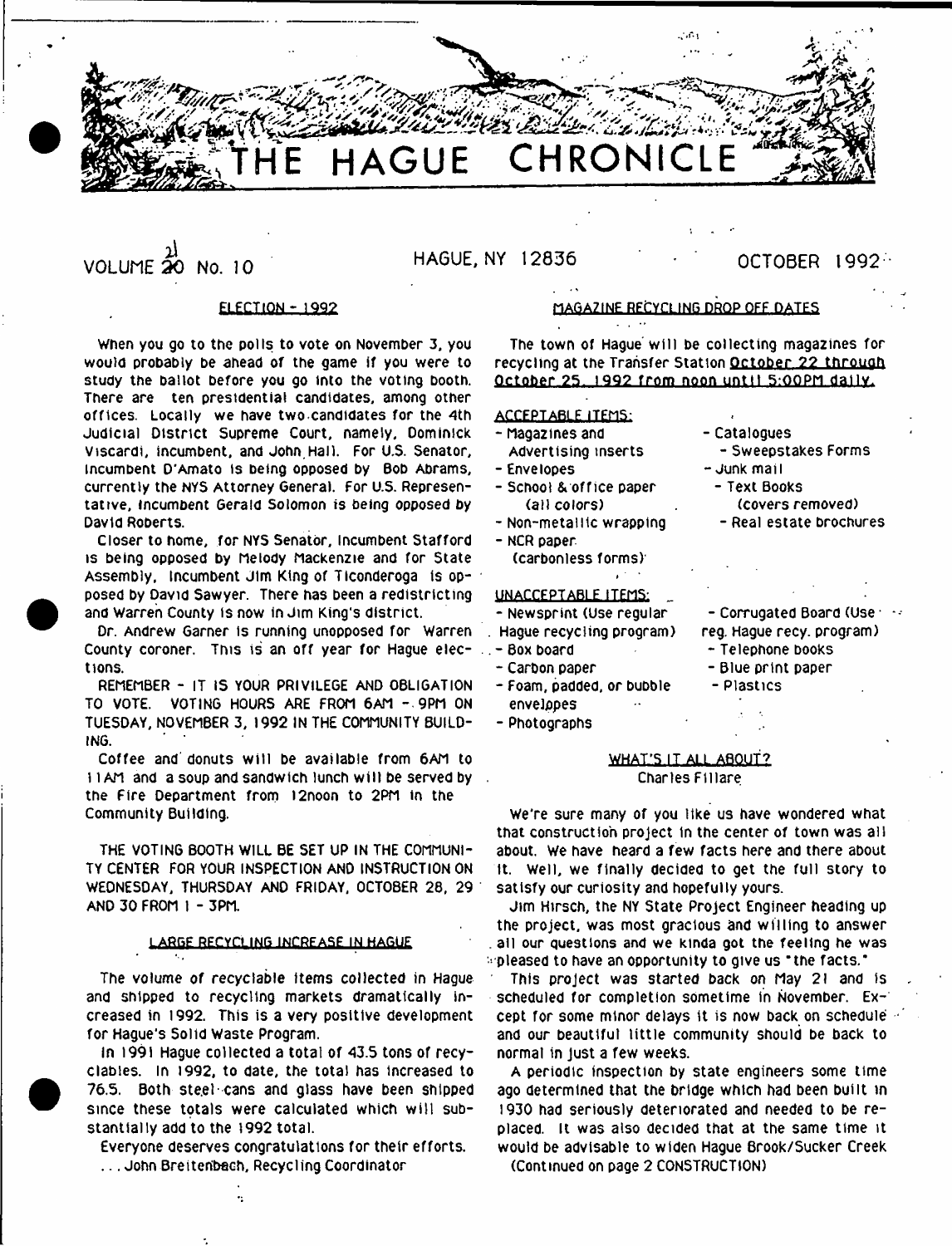# CONSTRUCTION Ccont. from page I )

from 15 feet to 30 feet to preclude the recurrence of flooding which had occurred on several occasions.

The project was estimated, budgeted and contracted to the A.P. Reale Co., Ticonderoga, for a total cost of approximately one million dollars - all paid for by the state.

Basically, the bridge has been totally rebuilt, the brook/creek widened and lined with stone for approximately 450 feet from the bridge to the lake. The level of the creek will be returned to its former heights and in addition there w ill be a fish trough to allow the trout, salmon and smelt to migrate back up stream to spawn.

Mr. Hirsch feels the contractor has done an excellent job on pollution control and by the time you read this, final landscaping should have begun, including placement of more than 100 new trees. Unfortunately some lovely old trees had to be removed to facilitate widening of the brook, but Mr. Hirsch assured us that the entire project has been constantly monitored by the DEC and APA to insure the integrity of the area. From all indications, when completed it should look even better than before.

P.S. If any of you have questions about this project, please let us know and we'll try to get answers for you.

### HAGUE SENIOR CITIZENS CLUB

The next regular meeting of the Hague Senior. Citizens Club.wiH be held on Tuesday, October 27th at 1:30PM at the Community Center. We have arranged to have Mr. Robert Tompkins, of United Health Associates, Queensbury to give a seminar on Medicare and Long Term Care. He will be explaining the programs and the options that are available to seniors. His explanations are in an easy to understand format which has been developed by doing over one hundred seminars this past year. This is done on a volunteer basis. This should prove to be a very interesting program and All seniors in Hague are Invited to attend.

Prior to the meeting at 1:30PM the group (as many as would like to) will travel to the Bolton Meal Site for lunch. Please call the Town Center, 543-6161 to get your name on the list BEFORE OCTOBER 20 so we can let the meal site know how many to expect. We will meet at the Community Center parking lot at 11:20AM and proceed In cars from there.

### FLU SHOTS TO BE GIVEN

Flu shots w ill be. given at the Hague Community Center on November 10 between I and 2PM. Please register for these fn advance. A charge of \$5 w ill be made. Those who have MEDICAID (not Medlcaire) may show their MEDICAID card.

Call Community Center - 643-6161.

### . MOHICAN. HOME BUREAU **Trudy Karmazin**

**The fall season is off to a good start: the Bunn Coffee Maker we purchased, with a lot of help from local organizations, is Installed and working. A plaque Is being made in honor of eve- r ryone who participated In this'community project. We would tike to thank at this time the Hague Chamber of Commerce and the Historical Society for their donations. The coffee maker is Installed in the main meeting room for alt to use.**

**Our committees for the 92/93 season are: Dot Abare, Veterans Christmas Project - we make tap robes, slippers and collect small Hems as cards, games, toiletries, socks, etc. for both men and women at the Albany V.A. hospital. Anyone caring to donate some of these small Hems, please leave them at the Hague Community Center with Bertha - she w ill see that we get them. Fran Clifton w ill be In charge of the Stone Soup at the December I meeting. Our Christmas party w ill be chaired by Dolly Barber and Barbara Drlnkwtne. For Christmas this year we w ill be working on the TINY TiM project. Eleanor Pearson will be handling this project. Contact her for more information.**

**Our Nursing Home trip w ill be In March for St. Patrick's Day 1 Emma Werschky is chalrlady. Our annual crafts fair w ill be chaired by Betty Van Sleet; Spring luncheon by Mildred Stockholm and Mitzi Fillare; Raffles for 92/93, Ruth Huestis; tea cup auctions, Gloria Hawkins, Marguerite West and Blanche Hanna. As you see we have an active year ahead, so come Join us.**

**We would like to announce nine new members. Welcome Eleanor Pearson, Vivian Den Bleyker, Kitty Zacharenka, Abrena Glennon, Wendy Heritage, Mltzl Fillare, Karen Ward, Melissa Mascarelll and Carpi Brown. Welcome to our group, ladles, and We hope more of you w ill Join us in future meetings.**

**October 20th meeting w ill be working on Victorian doll, Dolly Barber teacher, and plastic canvas trinket box, taught by** Dot Abare. November '3rd meeting will be toilet tissue hold**er, a duck kit \$400, taught by Trudy Karmazin. Also w ill work on Christmas favors.**

**November 17th meeting w ill be broom doll taught by Dolly Barber; roly poly Santa .taught by Barbara Drlnkwine.**

**Our meetings are held the first and third Tuesday of the month at the Hague Community Center at 10AM. Bring a sandwich and work with us. We supply the coffee and cake. Come and meet a lot of nice women and find out what.Home Bureau is all about.**

**To Betty Decker.and Marian Reath, we miss you and hope you'll both be on the road to recovery real soon.**

### HAGUEJ^QLUNTEER FIRE DFPARTMFNT

There were no fire calls in September.

There were **1**5 ambulance runs, requiring **136 1/2** hours, and covering 11Q3 miles.

Gerry Boyd is now an instructor in Hazard Awareness, having completed the course in connection with international Paper Co. Four firemen are taking the course In:Essentials of Flremanship at Lake George. We are grateful beyond words for those who dedicate their time and energy to serve us all in emergencies... ewa

*'flu test gifts art afamys tied with heartstrings.* 10/92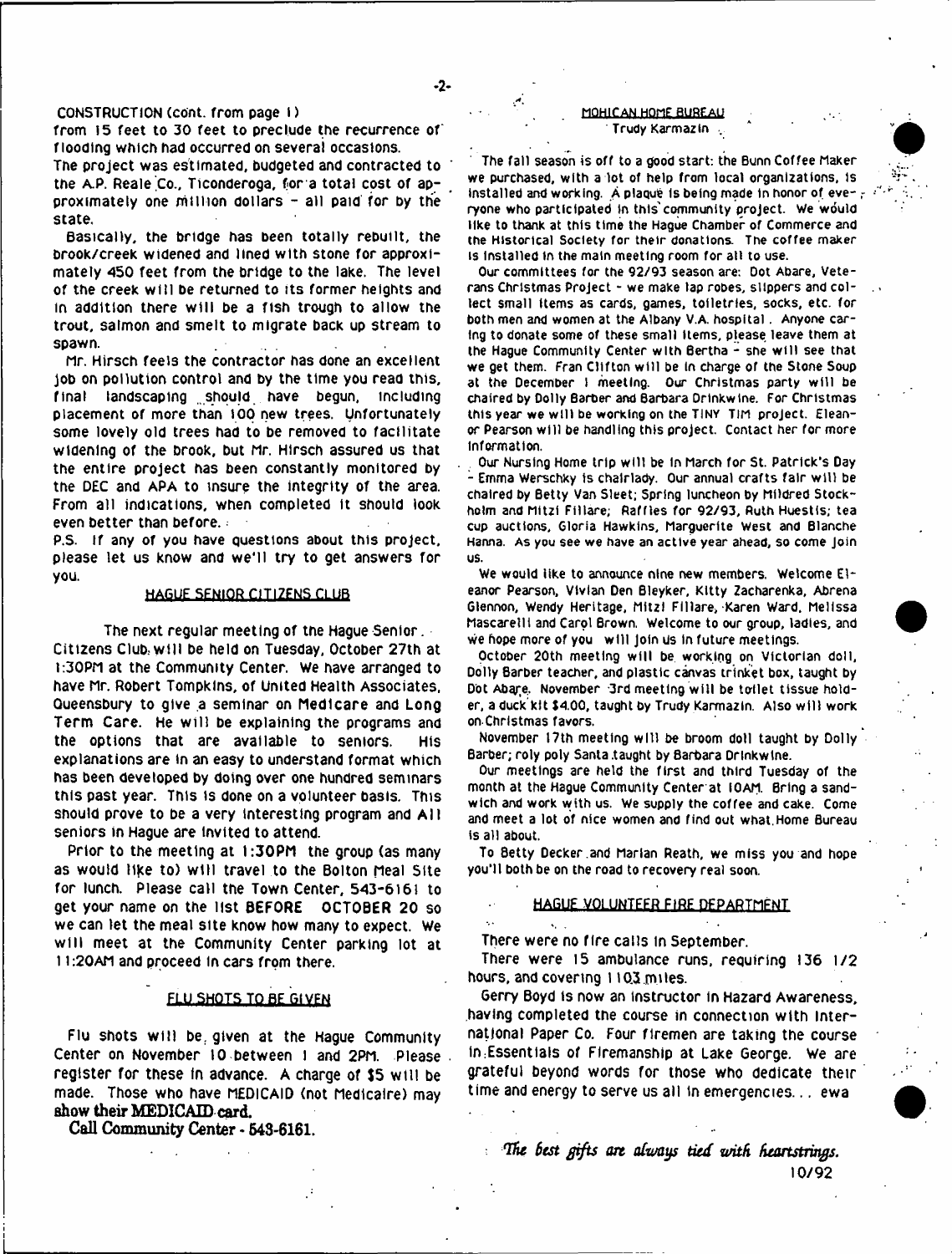# **ZONING BOARD OF APPEALS**

The ZBA meeting of September 2*A* began at 7PM with a public hearing for Spencer (11-1-10) for an area variance for side lot setback for a residential addition. No one spoke for or against. When the regular meeting opened the variance was approved.

In the case of Howard  $(20-1-13.1)$  a public hearing was set for 7PM on October 22nd. The request is for an area variance for front and rear setback for a concession stand at the intersection of Rt 8 and W. Hague Rd.. **•gi**

### PLANNING BOARD

J. Young's (65-3-9.1; 10) request for a minor subdivision was presented at a public hearing on Oct. 1, 1922. Noone spoke for or against this request. Approval was given at the regular meeting.

Waters (20-1-13.1) returned with yet another request for a Type tl Site Plan Review for his mobile home park. Following a lengthy discussion which included septic system proposed, aesthetics, etc. the board has requested a sketch or photo that would show what Mr. Nelson has in mind for the finished project. A public hearing requires a 5-day notice and If Mr. Waters has his drawings in by Oct. 23rd a public hearing can be set for the Nov. meeting.

Ward (1-9-1-4) requests a Type II Site Plan Review. This project also requires a review by SEQA and the LGPC. Application has been made to the Park Commission for a Class A Marina permit. Other uses, Rt. 8 entrance, etc. were included in discussion of this project. The board tabled pending response from LGPC.

Howard (200-1-13.1) concession stand. A public hearing has been set for Nov. 5 at 7:15PM.

In other business: John Brettenbach spoke of the possibility of the Steltz request for a private marine storage becoming a commercial establishment.

Possible sale of two upper lots owned by Kneuppel w ill cancel their request for a minor subdivision at Lake Shore Hills.

Mr. Breltenbach also spoke of plans for board training workshops for the Hague ZBA and Planning Boards by Dan Kane of Warren County Planning... gl

## TOWN BOARD

Supervisor Dan Belden opened the October 13 Town Board meeting with a moment of silence for Wally Conlon and Herman Fish who died recently. In communications and petitions: • A letter was read from Ethel Andrus which proposed a plan for the Meals on Wheels program to be Introduced In Hague for the eligible elderly. . James King, Assemblyman, wrote pledging his support for the School Tax Committee and assuring us he is willing to introduce legislation if necessary,  $\bullet$  A thank-you letter with a donation included was received

from the Patchetts. They had borrowed tables and chairs. • William Lambert complained about the density at Werner's Marine and Prop and Sail. He also included a complaint about the seasonal concession stand. The Chamber of Commerce Selection Committee for volunteer Senior Citizen of the Year asked Supervisor 8elden to act as Co-chair of the event. . Sal Santaniello also wrote thanking . Supervisor Belden for getting the Chamber extra funding for next summer's program and made a hundred dollar donation to the Community Center for the Chamber's use during their summer program.

Reports of Special Committees include: • For sewer planning, a pre application has been sent to the state for job bond money,  $IE$  the bond issue passes on Nov. 3. • The basketball court is still unfinished but Supervisor Belden Is discussing the black-top needed with the various groups involved. • A petition has been received from Terrace Road residents requesting Cable TV. ♦ Our Youth program is in full swing with planned special events for each month. Work has begun for an activity approved grant for the Youth Committee. • in Finance, budget workshops are planned, with the first one on October 15.

In Regular Committee Reports: ♦ Work w ill be completed on Rt. 8-9N construction in about a month. Trees removed w ill be replaced by the construction company.

• Complaints about Dockslde are being investigated

• In our ongoing school tax investigation the Warren County supervisors have agreed to help. A meeting is to be held soon in Albany with Dick Grant, chairman of the Warren County supervisors, Michael Swan, chairman of Real Property Tax Services and several others present. Landfill finds cement work for the compactor almost complete.

In Unfinished Business:  $\bullet$  The supervisor will ask George Wilson of Honeywell to come to Hague and discuss the 1993 contract. ♦ HUD negotiations continue about Moses-Ludington Hospital with the latest possibility being a restructuring of the mortgage debt. October 19 sees many political figures or their representatives visiting Moses Ludington.

In New Business: • Spear Johnson has been reappointed to the Board of Assessment Review until 9/30/ 97. • Resolution \*2*A* to approve retaining the Warren County Recycling Coordinator, was passed. Warren County reports: (I) water works of Hague trying for a small cities grant to expand their system.(2) Meals on Wheels (3) Rabies shots and (4) Tourism to keep money ugder control of the Warren County supervisors rather than turn it over to a private group.

October 29 at 6:30PM is the date set for a public hearing on the 1993 budget. GL

A special Town Board meeting was called to pass several resolutions on Sept. 29 at 6:30PM. Resolution \*21 1992 - submission of project application for division of matching funds. Resolution #22 1992 to pursue NY State Jobs' Bond Act dollars. Resolution \*23 . (Cont. on page *A* TOWN BOARD) 10/92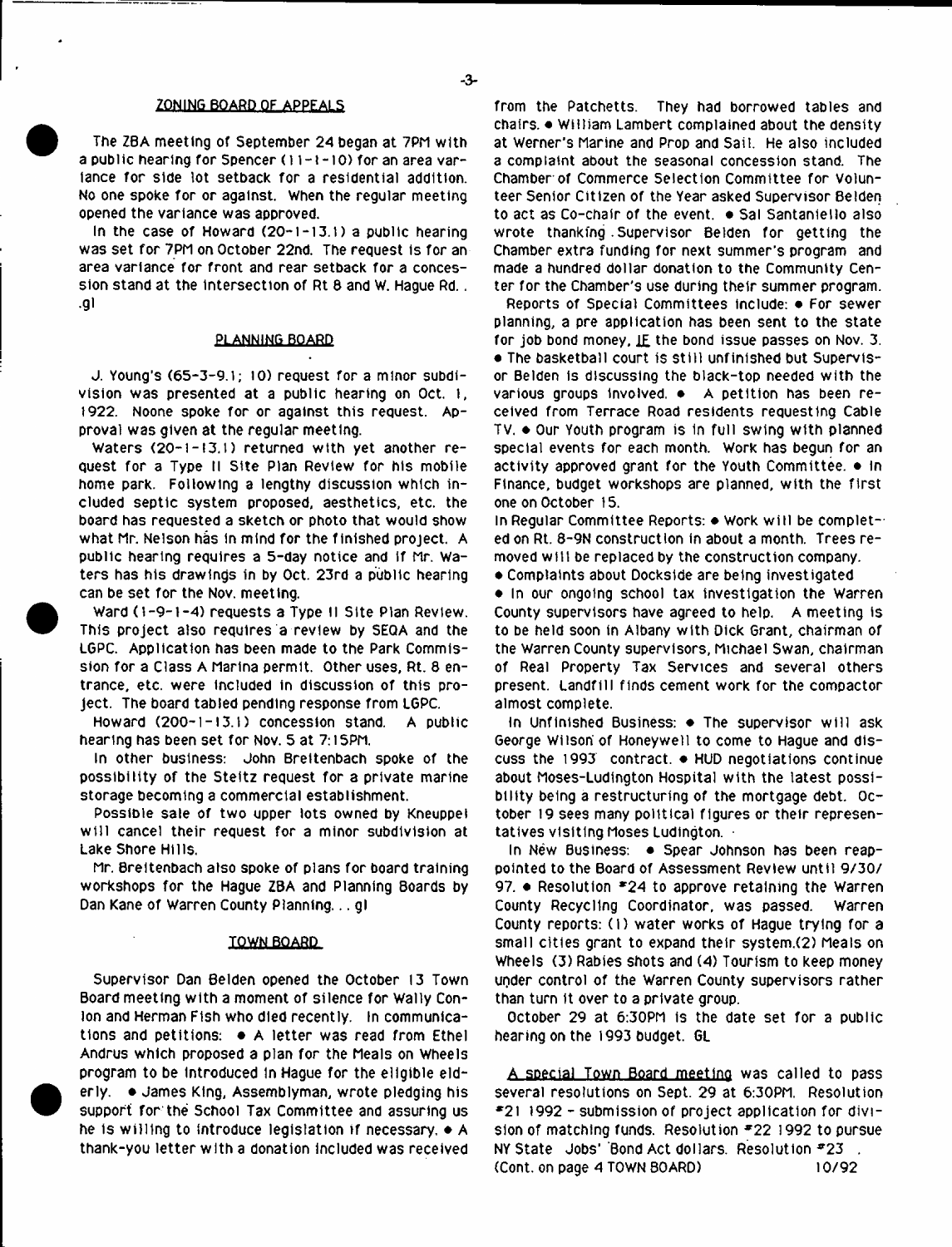TOWN BOARD (Cont from page 3).

1992, to pursue grant dollars for storm water management.

Presentation of the 1993 tentative budget was made at the special town board meeting held on Oct 5, 1992.

## MQSES-LUQ1NGTON HOSPITAL GETS GRANT

Moses-Ludington has received a check for \$200,000 from the state of New York, an item originally approved in the state budget two years ago. Senator Stafford managed to get the grant which was included as a 'member item\*. He is also working to get further funding approved for the 1992-93 fiscal year.

This money has come at a very crucial time for the hospital. Orley Dixon, president of the hospital board said about half of it will be used to recruit at least one doctor. Three doctors have recently resigned from the staff of the hospital.

The towns of Ticonderoga, Hague and Putnam have agreed to contract with the hospital annually for services, providing \$800,000 a year for four years.

Grassroots fundraising efforts by citizens groups are picking up speed. The Friends of Moses-Ludlngton Hospital has begun accepting donations and separate efforts are continuing in Crown Point. Crown Point Board voted against taking part in a contract with the hospital but residents there are working to raise money for the raciltty.

# LAKE GEORGE PARK COMMISSION HEARING

The Lake George Park Commission w ill conduct a public meeting to accept oral comments on the application of Robert and Diane Condit dba Headwaters Marine (Blackpoint Road, Ticonderoga) on Tuesday, October 27, 1992 at 7PM at the Ticonderoga Civic Center. The proposed project is for the removal of all existing wharfs and moorings and the construction of a new wharf complex for use as a commercial full service marina.

This meeting is different from a public hearing. Its purpose is to let parties have an opportunity to present unsworn oral statements. No decision w ill be made at this meeting. Written public comments are given equal weight to oral statements and can be submitted to the Commission Office, P.O. Box 749, Fort George Road, Lake George, NY 12845, prior to Oct, 30.

A site visit will precede the meeting. Anyone wishing to attend the site visit should contact the above.

## **SHAPE UP!**

A class In aerobics, taught by Marie Collins is going strong at the Community Center on Mondays, Wednesdays and Fridays from 11-12AM. Never too late to join! There will also be a class from 12-1 on Mondays and Fridays for those of us who can't take the more strenuous exercises. This is basically a stretch and moderate exercise class. We haven't been able to get enough members for that class as yet, so if you think you are interested, call Dottie Henry, 543-6633. I guarantee you'll have fun and feel better about yourself. .. djh

Ticonderoga Elementary and M:iddte Schools w ill be .opened from 3:30 to 5:30PM every school day for Senior Citizens who want to exercise by walking. Please enter the building through the Middle School entrance. If you are interested in this program, please register at the Ticonderoga Middle School office at 585-7442,

### **AMERICAN LEGION**

The November meeting of Hague Post 1538 American Legion, w ill be held at the Hague Community Center on Wednesday, November 4 at 7:30PM. The change of location is due to the plan to invite all wives of members plus all veterans of the Hague area who served in the military during any war period from 1918 to the present time. The spouses of these veterans are also welcome and are urged to attend.

There will also be a question and answer period for the benefit of any veteran who would like additional information about the American Legion.

Refreshments w ill be served following the meeting.

### PLANETARIUM PROGRAM

The second In a series of Ticonderoga High School Planetarium presentations is entitled "Deep Sky Objects - Telescope Night', to be held on October 22 at the THS Planetarium. This year there will be a \$1.00 donation per person.

On November 10 there will be another presentation, subject to be announced. These are very interesting presentations and the public is welcome.

FOOD DISTRIBUTION (Gleaning) w ill occur on Tuesday, Oct. 20 at the Community Center from 2-4PM. Please bring documentation.

### PANCAKE SUPPER IN HAGUE

The Ticonderoga Festival Guild w ill ho.ld a pancake supper at the Hague Community Center on Sunday, November 8 from 4:30-6:30PM. Besides sausage and lots of pancakes, homemade applesauce w ill be featured. Price of the meal is \$5.00 for adults and \$3.50 for children under 12. This will benefit the concerts that have become so much a part of our summer entertainment.

### \*\*\*\*\*\*\*\*\*

*Gather ieaves and grasses***,** *Cove, today; for the Autumn; passes Ssoon away. Chitting winds are Stowing. It witt soon 6e snowing,*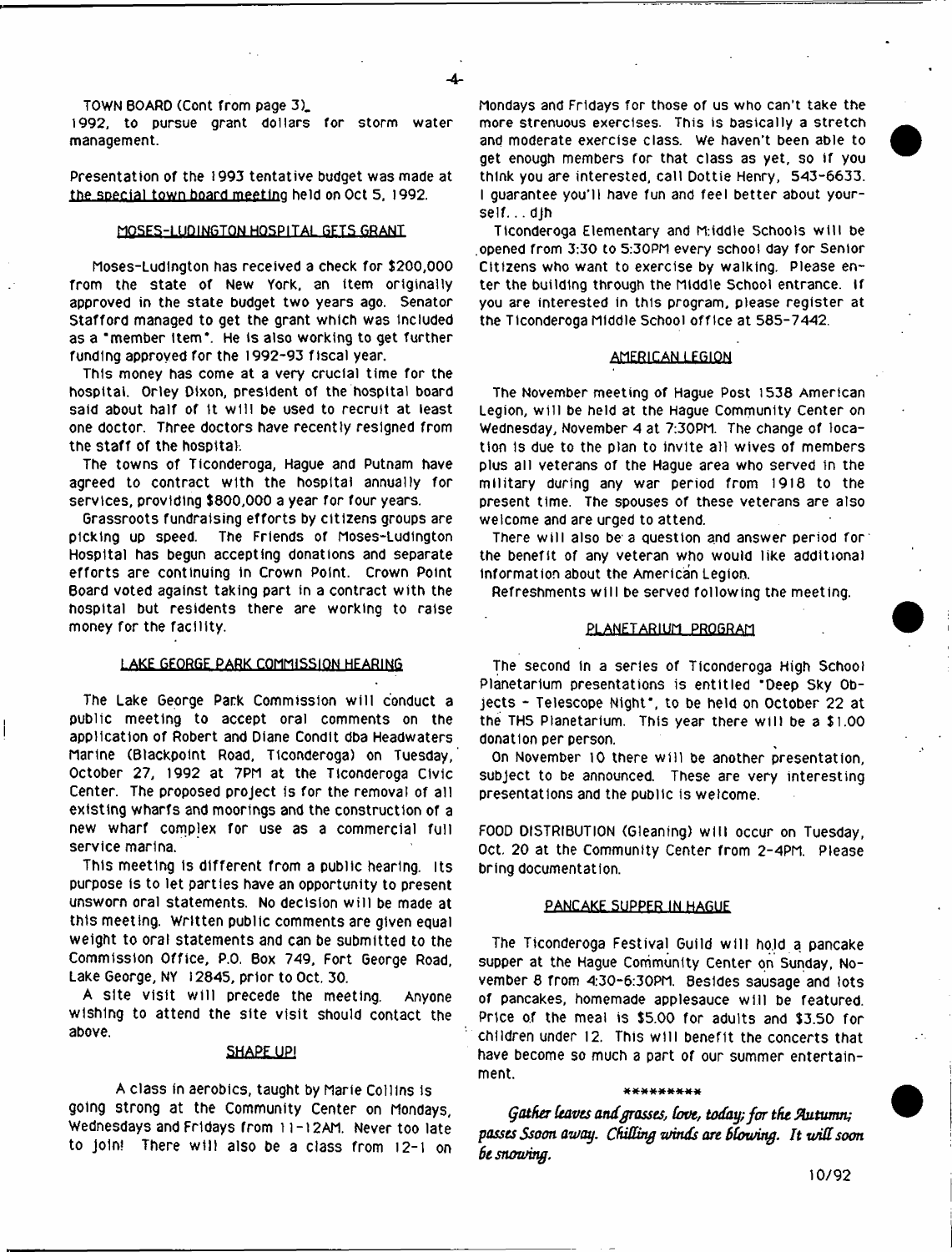# $-5$

# **.WEATHER NOTES**

### Mary Lou Doulln

The last half of September was dominated by mostly beautiful fall weather. Daytime temperatures were between 60° and 70°. The air was clear, the sky was blue. Actually the average temperature was 68° that was 3° cooler than last year. On September 14 and 15 the thermometer reached 80° with perfect conditions. Sunday the 20th had to be one of the ten most perfect days of the year. September 22 brought heavy rain and thunder late at night. Sunday the 27th we had rain and fog and late Friday night, Oct 9 we had one of the heaviest downpours I can remember.

The weather for October has been beautiful and daytime highs have descended into the 50's. Some geese were spotted going south on Oct 2. However over In vt at the Dead Creek Wildlife Preserves there are still thousands of birds.

Columbus Day weekend is usually cool and beautiful, but this year It was mixed. Friday was gorgeous, Sat. partial clouds, Sunday gloomy and Monday, a perfect Oct. day, for the most part. The full moon was Oct. 10 and the lake temperature is 58°. Speaking of the lake, the salmon fishermen have been complaining about the poor catch this month. However, I heard the salmon just started running on Sat. Oct 10. So far lakeside we have had no "killing" frost. The flowers are still blooming, roses included and the gardens still have some vegetation. Fall foliage is magnificent this yearl

We had an ever so slight snowfall Sept. 30, less than a dusting. There is an old wives' tale that says that whatever day the first snow falls, that is the number of snow storms we w ill receive the following winter. If this Is true, be prepared for thirty storms)

# LATEST ACQUISITIONS TO HAGUE MUSEUM Clifton West, Town Historian

• Lead melting pot from Henry Leach, used by plumbers in sealing sewer pipe Joints.

• Clarence Holman's sinker mold, donated by Henry Leach

• 20 oz. lead sinker used in lake trout fishing years ago. Donated by Dr. Hunziker.

• Handmade bamboo surface rod used for trout fishing. Burt West made It for Harry Watrous to use. Donated by Clifton West.

• Two pictures of the road after the Tongue Mountain flood of 1991. Donated by Spear Johnson

• Washer cutter used by Mildred Stockholm's father. Donated by Mildred Stockholm.

# WARREN COUNTY TO HELP HAGUE WITH SCHOOL TAX **PROBLEMS**

Hague sends about 100 students to Ticonderoga schools, compared to Ticonderoga's approximately

1,000. The cost per Hague pupil is in excess of \$21,000 while a Ti student's is about 1/10 of that amount. School tax rate for Ti is \$7.74 per, M and Hague's is \$9.12 per M. Ti's rate went down 4.3% and Hague's went up 9.3%. Does that make you think there is something wrong? The School Tax Committee, headed by David Lawrence has been working diligently on this problem. He and Supervisor Belden met with the county's Real Property Tax Services Committee. The committee agreed to help Hague residents set up a special district, which they hope w ill ease their burdens.

The tax levy for 1992-93 school year is \$4.5 million. Ticonderoga picks up about 53% and Hague about 47% of this amount. Property values in both towns are roughly equal - about \$200 million in full value assessments for each town. However, Ti has more than 5,000 people and Hague only 700, not including the summer residents.

The State Board of Equalization and Assessment seems to be the culprit in this case. They set the equalization rates which are the factors used to derive equitable tax rates in cases where a district boundary crosses lines of municipalities. Part of the problem is with the property surveys which E&A conducts to establish the town's "full value' property assessment. Both towns would have to do an assessment update during the same year to achieve the goal of equal assessments.

### HAGUE SENIOR CITIZEN OF YEAR AWARD

It is now time to send In your written nomination for the Third Annual Hague Senior Citizen of the Year Award. This most prestigious annual award, recognizing outstanding community participation and contributions of the Town's older citizens, Is sponsored by the members of Hague-on-Lake George Chamber of Commerce. The Chamber hopes to continue enthusiastic Community support for this recognition program and that many deserving Senior Citizens are nominated for the 1992 award.

The award is presented during the annual Christmas party at the Hague Community Center, held in early December. Previously honored and recognized for their contributions to our community are Dottie Henry In 1990 and Georgina Lindquist In 1991.

Any long term Hague senior citizen is eligible for the Annual Hague Chamber of Commerce Senior Citizen of the Year Award. Any Hague resident may submit a written nomination of a candidate to a Selection Committee made up of representatives from:

The Hague Chamber of Commerce The Hague Senior Citizens Club The Hague Fish and Game Club The Hague Fire Department

The selection committee is chaired by the Chamber (Continued on page 6 SENIOR CITIZEN) 10/92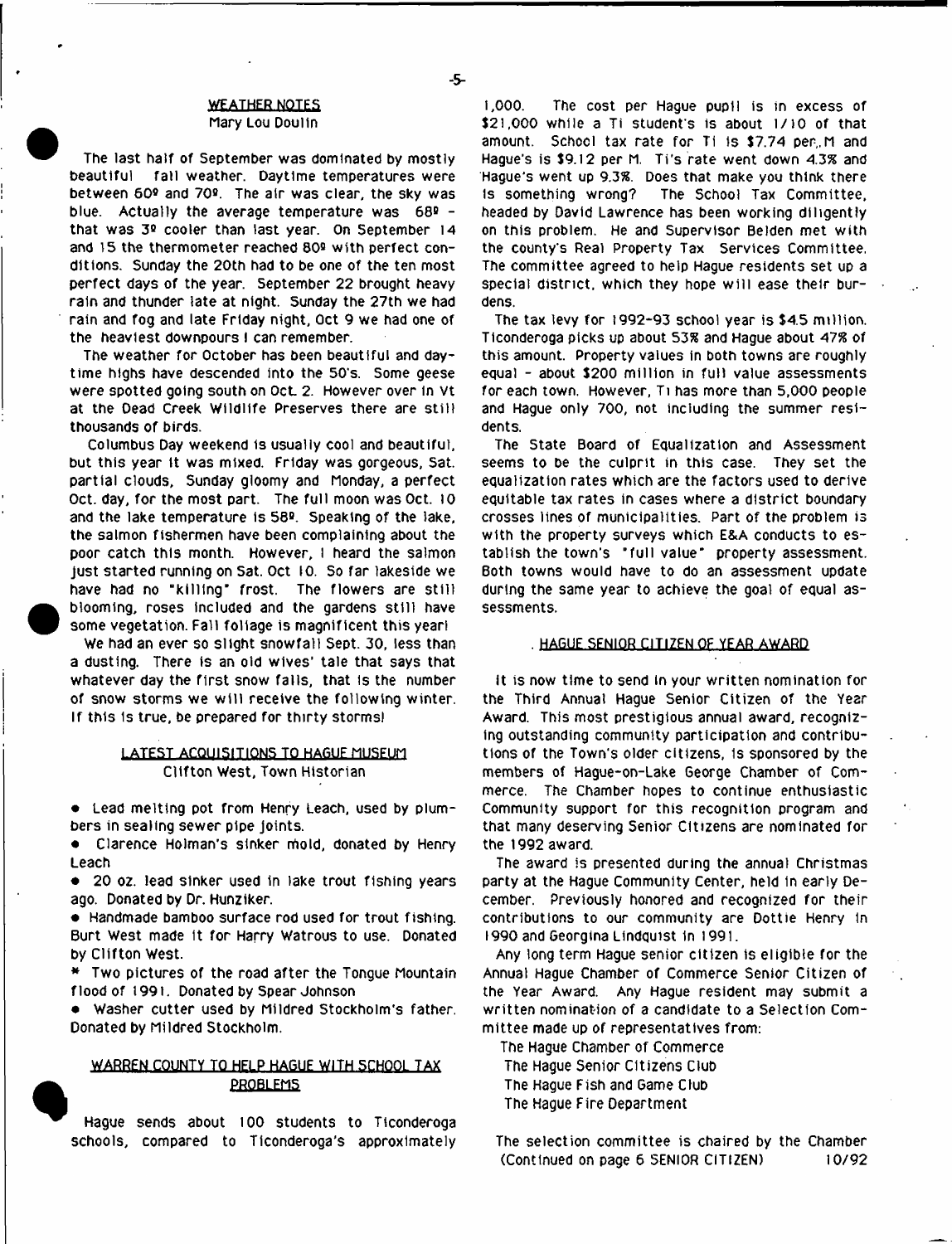Hague Chamber of Commerce Attn: Selection Committee

Hague, NY 12836

Please everyone - send in your nomination on behalf of your favorite and most deserving Senior Citizen as soon as possible.

# CUBSCQUT PACK \*21 NEWS Karen Costello

Our Wolf den is empty this year, but we have *T* active Bears in Den *\*4.* They're concentrating on safety (biking, fire prevention, law enforcement) this month.'

Den \*3 has stepped up to Webeios and welcomes Wyatt Wells and Greg Fitzgerald from Den #1 to join them. They began their scout season with a fall campout at Brookwood. It was a good weather weekend and activity pins were worked on while much fun was had.

Has Den \*2 lost their marbles? No, but they're learning to play that good ol' game. They welcome Peter Hutchinson from Den *\* \* and plan to make the best of their last season as Webeios.

The pack wishes to thank Ralph Denno for the time he spent with us as Webelo leader of Den \*1. His Scouts had a great time and his contributions to their experience is much appreciated.

A fundraiser is planned for the near future and again we thank you for your refundable contributions of bottles and cans at the landfill and Community Center

We are also planning community service projects and helping our neighbors! If you have any suggestions, call Karen Costello at 543-6590.

# CHAMBER OF COMMERCE NEWS Kathy Santanieiio

With the change of season, things have quieted down considerably for the Chamber, but already we are planning for next year, working on format and content for a proposed weekly newsletter we hope to be able to circulate in the area during next July and August. If anyone has any Ideas about information that should be Included, please contact Kathy Santanieiio.

Our Warren County Council of Chambers dinner at Northern Lake George Resort was very well attended, both by other chamber representatives, and by our local chamber members. Doris Herwig was honored with a plaque and gift from the Hague Chamber, and many other remembrances from other county chambers.

The Senior Citizen of the Year Award will be pre-

sented at the Community Christmas party in December -please read details of this project in a separate article in this paper (page 5)

The Memory Tree program w ill be started in November, but since the next Chronicle won't be available until the 15th of that month, details are included here. Anyone who would like to honor someone during the Holiday Season, either one who has passed away or one who is still living, send \$1 to the Hague Chamber of Commerce, c/o Frances Clifton, Hague, NY 12836. Your \$1 will buy a bulb on the Memory tree that will be put up in the lobby at the Community Center and lit just after Thanksgiving. The name will also be included on a felt tree that is also put up in the lobby at the Center. if more than one person would like to remember someone, additional colored stars will be placed next to the person's name on-the felt tree. All proceeds of the program will be presented to the Hague Ambulance Squad in January. Money for bulbs w ill be accepted until January 1, 1993. Please print names clearly. Now is a good time to start making your list of who you might like to honor this season.

Have a happy Halloween, and don't forget the Hague Youth Committee's party on Friday, October 30.

# **NATURE NEWS** Laura Meade

Have you seen Hague's "resident\* osprey? He (or she) has been spotted by at least eight people in various locations in the township. Twice the bird was seen trying to catch a fish at Jabe Pond (didn't use a worml) in the month of September. Recently several Route 8 residents observed the osprey as it sat on a rooftop then flew up and down the road from the bridge near the Community Center to where Hague Brook crosses at Green Acres By-the-Brook Campsite. Another person watched as the bird tried to catch a fish in Hague Bay.

Could this osprey be an off-spring of birds that have nested the last few years near Pharaoh Lake? Three osprey nests were reported in that vicinity.

Niagara Mohawk donated (and placed) a pole with attached platform near the bird banding site at the Crown Point Historic Site, but so far no osprey have nested there, although a few "checked it out" this past summer.

For those unfamiliar with the characteristics of an osprey, the bird can be described as a 21" to 25" raptor, with a 4 1/2 ft. to 6 ft. wingspan, blackish above, white below with head largely white with a broad black cheek patch, it hovers on beating wings, then plunges feet first to catch a fish. Plumage of the sexes is similar. Amazingly, the osprey occurs on all continents except Antarctica.

» # #--\*\*■\*\* #-\*\*■\* \* \* \*•\*\*■\*■ \* \* \* \* \*■ \* \* # # w\*

*Si teacher is one v/ho tafos many Uve w/ires and sees that they are att grounded. 10/92*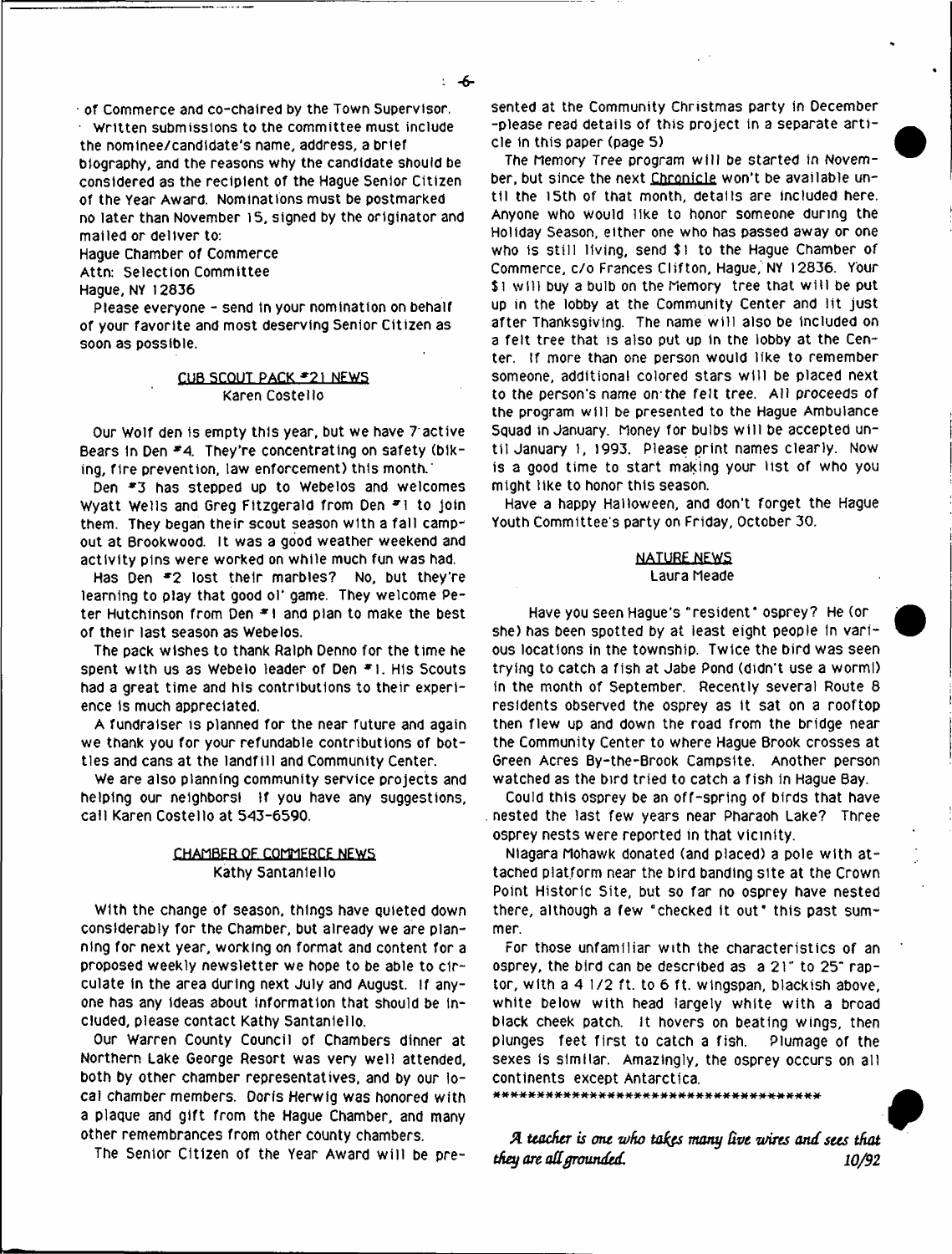DIED - Wallace W. Conlon, 81, New Hague Road, on September 19 In Glens Falls Hospital. Survivors include three sisters, Katie Hunter, Hannah Cameron and Margaret DelSlgnore, all of Hague.

DIED - Dorothy M. Anfsansel of Friends Point, Hague and Jupiter, FL, on September 24 at Moses-Ludlngton Hospital. She is survived by her husband, Arthur A., daughter Cynthia M. Rosbrook and son, David A. Anisansel, one sister and seven grandchildren.

At the Fall Conference of the Federated Garden Clubs of New York State, Laura Meade received the State Conservation Award for her efforts in nature education. For ten years she has presented slide programs on birds and wildflowers of the Adirondacks, with emphasis on the habitats of Hague. She has served as president, secretary, program director and education chairman of the .High Peaks Audubon Society as well as District IV and State Board Wild Flower Chairman, representing The Carillon Garden Club.

Charles B. Salmon, Jr. has recently been made ambassador to Laos. He is a son of Charles Salmon Sr. and a nephew of Margaret Burgey, a long-time resident of Hague.

### A BIT OF HISTORY - REPRINTED

The Ticonderoga Historical Society has recently reprinted a limited edition of a small but charming book originally published In 1858 entitled, SKETCHES OF ES-SEX COUNTY - TICONDEROGA, by Flavlous J. Cook. Mr. Cook, a relative of some of the founding fathers of Ticonderoga, and whose relatives still reside there, set out to chronicle life in a small , growing town, and has succeeded in painting °. . . an in-depth written picture of the earliest development of historic Ticonderoga... B (Foreword) It Is interesting to note that Mr. Cook's homestead was the once-etegant house on the way to Ticonderoga, Just south of the golf course, that recently burned, in its time that must have been a beautiful

Copies of the book are now available at the Hancock House in Ticonderoga and the Silver Bay General Store. .. ,ks

mansion.

### ANOTHER BIT OF HISTORY - REVISITED

Just a note to remind everyone that Hague Raider sweatshirts in sizes medium to 3XL are still available at the Silver Bay General Store. To date \$117.00 has been donated to the Beste Scholarship Fund through sales of these shirts, and, you don't have to have been a "Hague Raider" to wear one!.. .ks

# SOUNDINGS HAGUE YOUTH PROGRAM

There was an -encouraging turnout for the organizational meeting in September. Many good ideas were brought up and it was decided that monthly activities for youth would be planned.

Our first activity will be a Halloween party for all ages to be held at the Coummunity Center on Friday, October 30 from 7:00 - 8:30PM Be creative with your costume (kids and grownups)! There will be games, a haunted house and treats. If you wish to help in any way or donate refreshments, please call-Val Lawrence at 543-6120.

Plans are under way for a craft day in November and an ice skating party in December. Stay tuned!... KC\_

### THE WRITER'S VOICE

As a part of The Writer's Voice of the Silver Bay Association, which 3eeks to create a permanent literary arts center in the Adirondack region of New York State, a ftction writing adult workshop w ill be held from November 13-15 at Silver Bay. Conquer your fear of writing with this fiction writing workshop. Writing exercises w ill help you incorprste voice, setting plot, characters, and endings to create short stories and novels from'your story Ideas and short writings.

instructor Robert Olmstead Is a short story writer and novelist besides being an accomplished workshop presenter. Tuition for this workshop is \$115.00. For information, call Silver 8ay Association, 543-8833.

# BPW HALLOWEEN PARTY

The Ft. Carillon Business & Professions! Women w ill be hosting a Halloween Murder Mystery Party on Saturday, October 17 at 7PM at the Elks Lodge, Ticonderoga. Join the fictional "Class of 54" for a reunion. Superstar classmate "Rock N. Roley" has been murdered and the suspects are your fellow classmates. See the plot unfold and test your ability to catch the murderer. The evening includes a buffet dinner and oldies dance. Costumes are optional. Prizes. -Tlckets~are \$ 10.00 and proceeds w ill benefit the BPW Scholarship Fund. For more information, contact Chris Shields at 585-22)5.

# **WE GET QUESTIONS**

People still are confused about the date that appears above your name on the mailing sticker. It is the date you last contributed to our paper. Since it is an entirely voluntary contribution we can't tell you when to contribute. On the other hand, if we don't hear from you for an unusual length of time, then we try to gently remind you that we need your support.

Again The Hague Chronicle is done with volunteer labor, from the gathering of information to the licking of stamps. We appreciate your support and look forward to hearing from you from time to time. We are always open to suggestions! 10/92